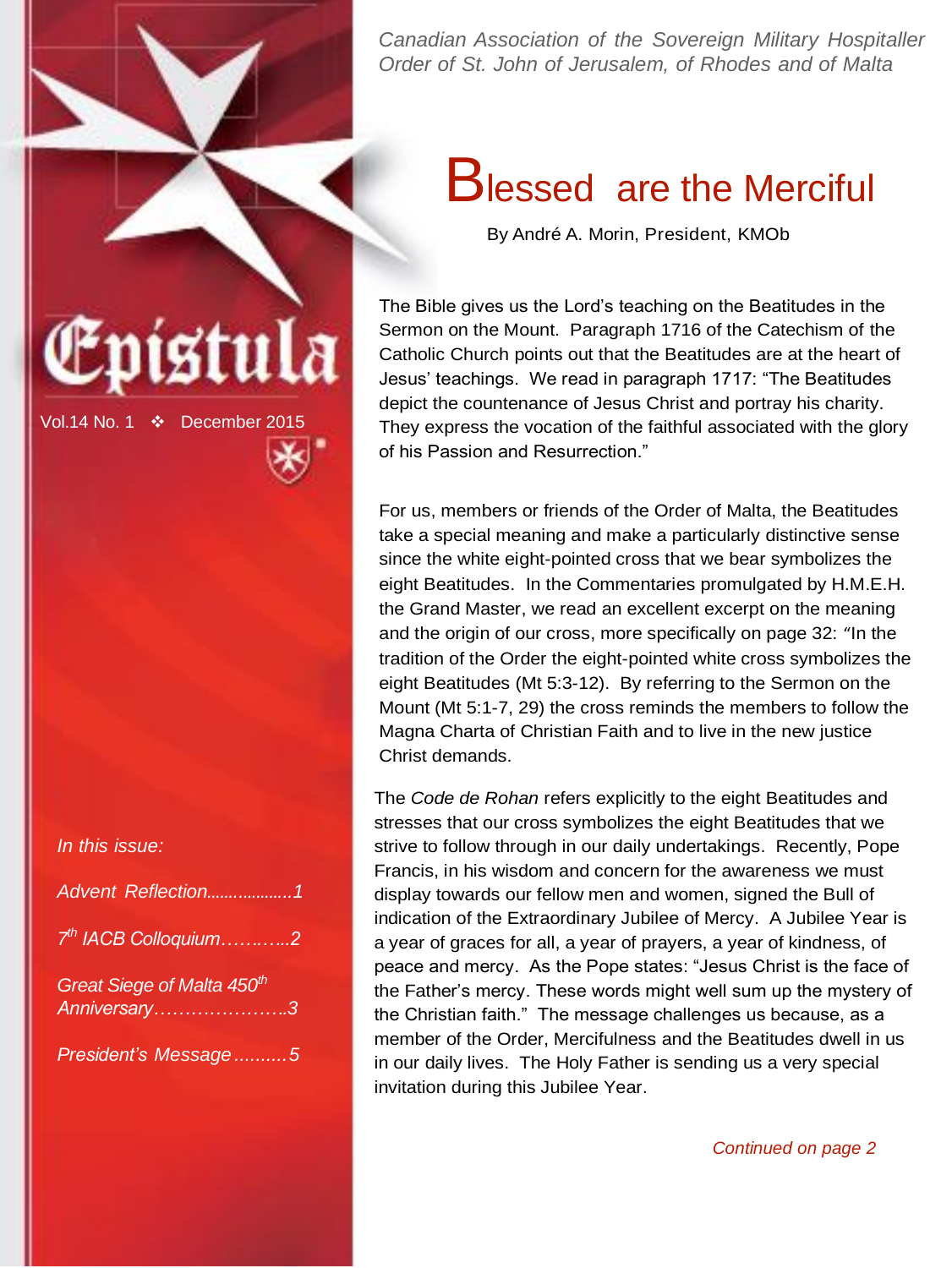We need to contemplate constantly the mystery of mercy because, as the Holy Father says, "it is a wellspring of joy, serenity and peace … Mercy: the fundamental law that dwells in the heart of every person who looks sincerely into the eyes of his brothers and sisters on the path of life." The Holy Father invites us to celebrate the Jubilee Year that begins on December 8, 2015, Feast of the Immaculate Conception. It is a year during which all persons are invited by Pope Francis to go on a pilgrimage to their local churches identified by their bishop and cross the Holy Doors during the Jubilee Year.

A pilgrimage to a Canadian cathedral guided by Mercy will help us to pursue our mission among the poor and the sick. As the Holy Father says: "The practice of pilgrimage has a special place in the Holy Year, because it represents the journey each of us makes in this life: by crossing the threshold of the Holy Door, we will find the strength to embrace God's mercy."

During this year, I invite all members of our Association and our volunteers to open their hearts to the persons we meet, especially our brothers and sisters of the Association in order for our Association to grow in the respect and the welcoming of others. We must also open our hearts to the poor and the sick in a special way.

May this Jubilee Year be a means of awakening to others, to other religions, to dialog among Christians, Jews and Muslims? May this Year be an opportunity for conversion and commitment within our Order and our.Association.

## 7<sup>th</sup> IACB Colloquium

By John J. F. Kennedy, KMOb

**The 7th Colloquium of the International Association of Catholic Bioethicists 25 June-02 July, 2015, Manoir D'Youville, Chateauguay, Quebec**



*"A pilgrimage …guided by Mercy will help us to pursue our mission among the poor and the sick."*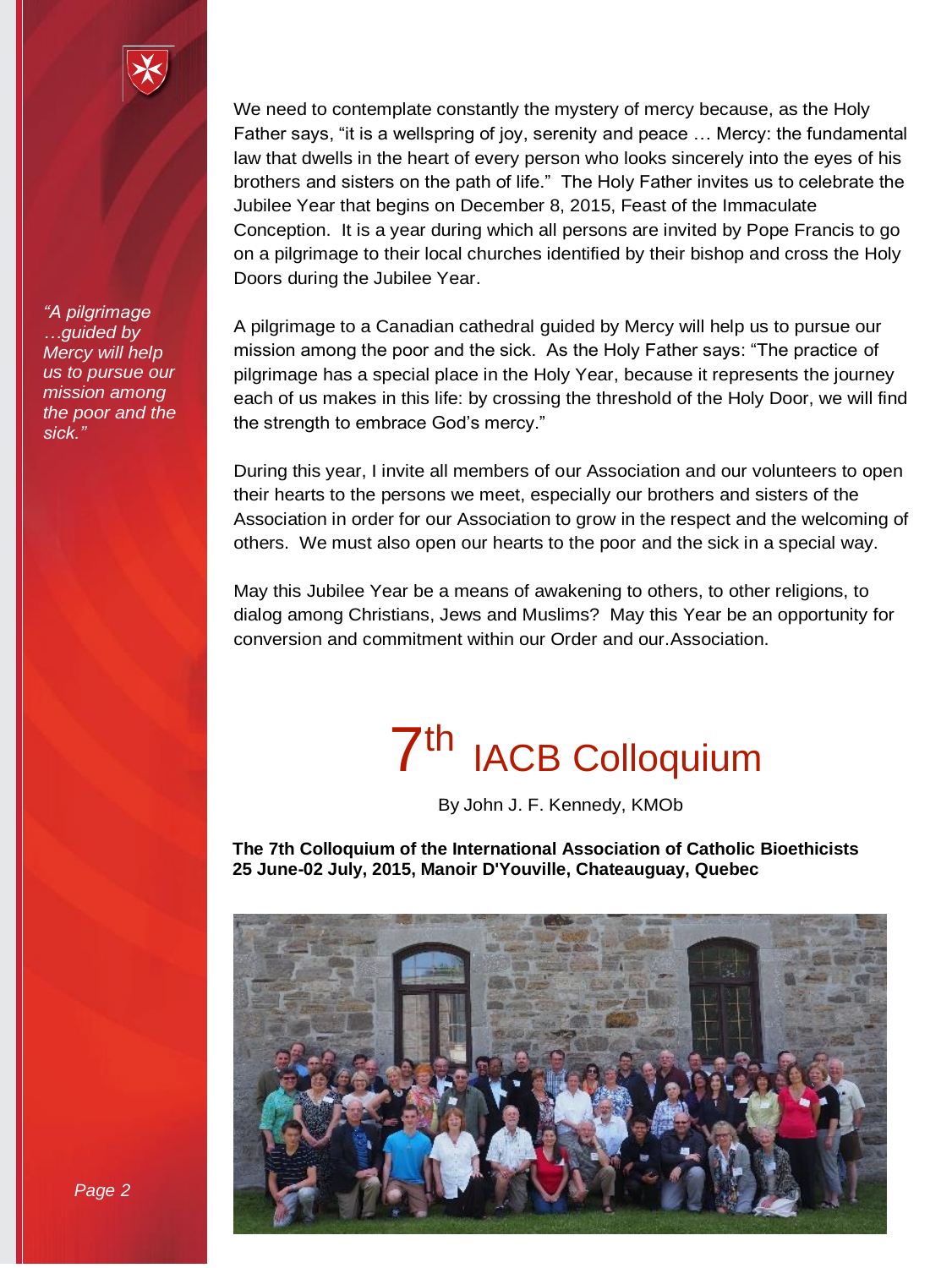This Colloquium attracted a large, international group of Catholic Bioethicists, health professionals and a variety of others from 14 countries to this lovely setting, the former summer residence of the Sisters of Charity (les Soeurs Grises) in a lovely island east of Montreal. Organized by Dr. Bill Sullivan and his IACB team, with the support of the Canadian Association of the SMOM, it discussed some urgent ethical and medical issues facing us here in Canada, but also in many other nations around the world. Skype messages, interviews and lectures from Jean Vanier, Baroness Sheila Hollins (House of Lords, UK), Dr. David A. Jones (UK) emphasized the international concerns, while a Salt & Light Film Crew recorded the proceedings The themes elaborated were both general and specific. Physician assisted suicide, euthanasia were immediate concerns. But, larger themes concerned the development of Christian principles for end of life care and the relationship of mental health concerns to the requests for physician assisted suicide were also thoroughly discussed



An exciting list of dynamic speakers presented papers on a wide variety of topics, especially difficulties with programs of physician assisted suicide and euthanasia. In the process, discussions were generated in various break-out groups which came to grips with a consensus statement on an ethical framework based on Christian principles for the promotion of mental health and wellness throughout life and in dying well. This broad consensus

emphasizes the promotion of mental health both for individuals and their communities as a common good. Such mental health helps individuals (and their communities) cope with illness, disability, adversity, suffering and death. The consensus saw suicide consistently as a human tragedy to be prevented.

The Colloquium emphasized the insufficient attention and resources paid toward the promotion of mental health, with the vulnerable often receiving the least attention. A shared understanding of mental health, its causes and ways of preventing mental disturbance would be especially helpful to the majority of people who share in some religious tradition or community (most of the world's population). Such a shared understanding would help integrate psychological aspects of human behavior with moral a spiritual aspects to assist people in end of life care. Such integration would challenge the rather reductionist considerations based solely on cost-benefit analysis in the promotion of mental health. It would also respect the autonomy of individuals and incorporate such ethical considerations as beneficence, solidarity and social justice. Other consensus statements emerged focusing on specific issues such as the paradoxes of physician assisted suicide and voluntary euthanasia. If the goal of health care generally is to heal, comfort and support patients to live as well as possible, then it cannot consistently opt to end the lives of patients as a goal.



*"… [We must] "… [We must] integrate integrate psychological psychological aspects of human aspects human behavior with moral behavior with moral and aspects…"and spiritual aspects…"*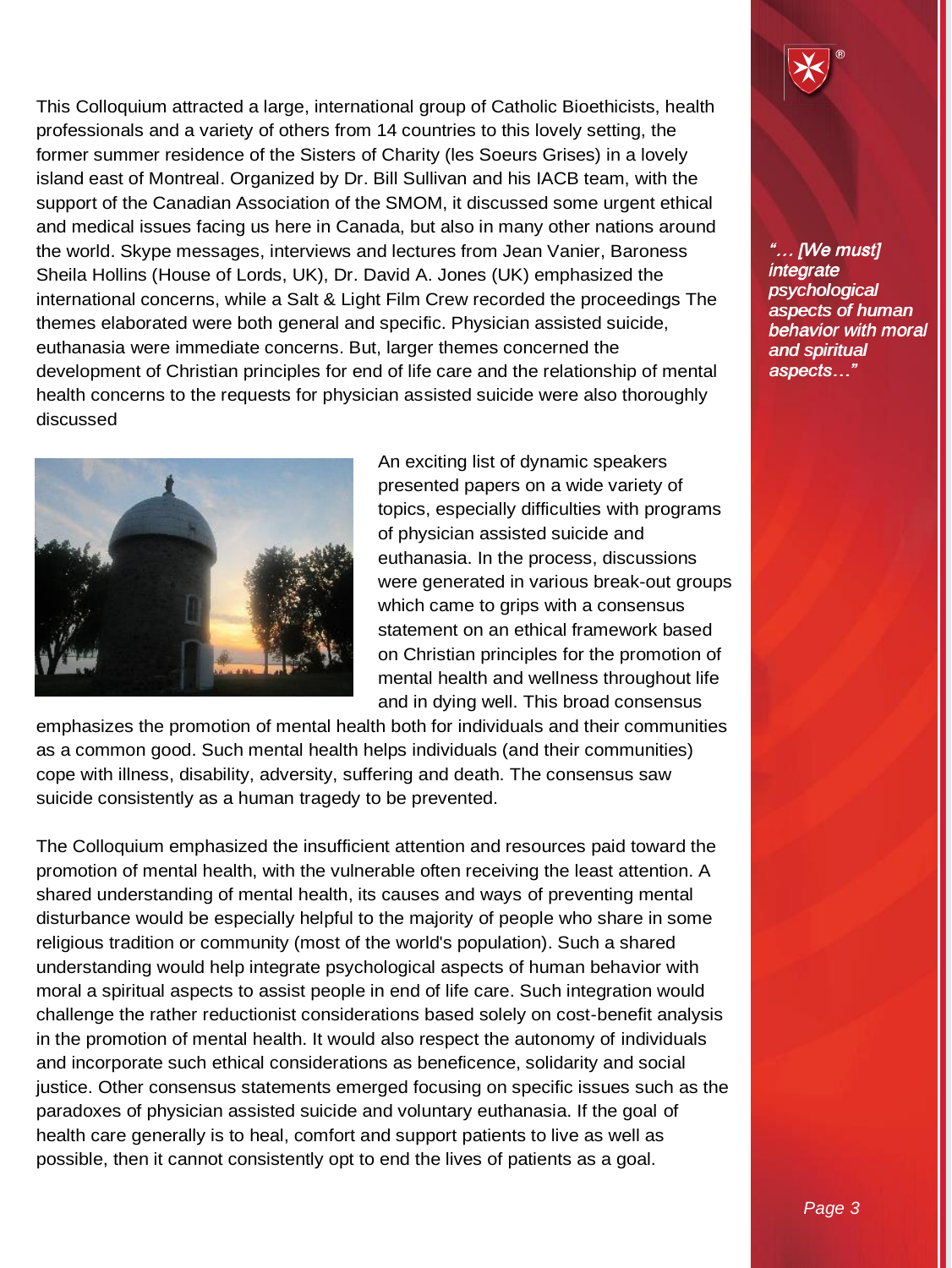

It was also seen that the assessment of mental health was as important as understanding physical health issues for the treatment of end of life issues. Education and conversation on palliative care, pain relief and the ethics of foregoing lifesustaining interventions were also carefully explored.

One key point that emerged from many papers and discussions was the concern that in order to protect the vulnerable, people not otherwise involved with the medical profession, yet interested in ethical concerns, would be prudent to participate in legislative, regulatory and professional bodies helping to develop and evaluate policies that would limit the practice of physician assisted suicide and euthanasia.

There were many impressive and learned speakers from a variety of Universities and medical establishments at the Colloquium. Among my favorites were Dr. Daniel P. Sulmasy (U. Chicago), Baroness Sheila Hollins (House of Lords, UK), Prof. Sarah-Vaughan Brakman (Villanova), but others, too numerous to mention here, were also top-notch. The ideas they generated were also the focus of lively discussion groups, which permitted attendees to express their agreements, disagreements and the wording of particular issues carefully. The Order of Malta's support was evident from the letter of welcome from H.E. the Prince and Grand Master, the appearance and talk given by H.E. Dominique de la Rochefoucaud,the Grand Hospitaller of the Order as well as the opening statement by H.E. André A. Morin, President of the Canadian Association and the appearance of H.E. Raymond Poisson, Bishop of St. Jérome, Quebec Chief Chaplain of the Canadian Association as well as the attendance of a number of Knights and Dames of the Order. This was an excellent Colloquium.

#### 450<sup>th</sup> Anniversary of the Great Siege of Malta

By John J. F. Kennedy, KMOb

This year marks the 450 Anniversary of the Great Siege of Malta. Appropriate commemorations were held, tours, visits and lectures. 450 years ago, an enormous Turkish fleet of over 200 vessels appeared off Malta on 18 May, 1565 carrying roughly 30,000 troops, sappers, Janissaries, Spahis and servants to lay siege to the roughly 2,500 knights and 6,500 Spanish, Maltese and other recruits defending Birgu, Senglea and Fort St. Elmo around the Grand Harbour.

The main protagonists were Grand Master Jean Parisot de La Valette and his knights of Malta and the Admiral of the Turkish fleet, Piale Pasha, and the General in charge of the Turkish land forces, Mustapha Pasha, on behalf of Suleiman the Magnificent, Sultan of Turkey. "Allah's deputy on earth, Lord of Lords of the world".

This is something of a David vs. Goliath tale, but still one of the most incredible Sieges in early modern history. Lasting from 18 May until about 8 September, 1565, the Great Siege tested the mettle of virtually every man woman and child in Malta during those four hot months of summer.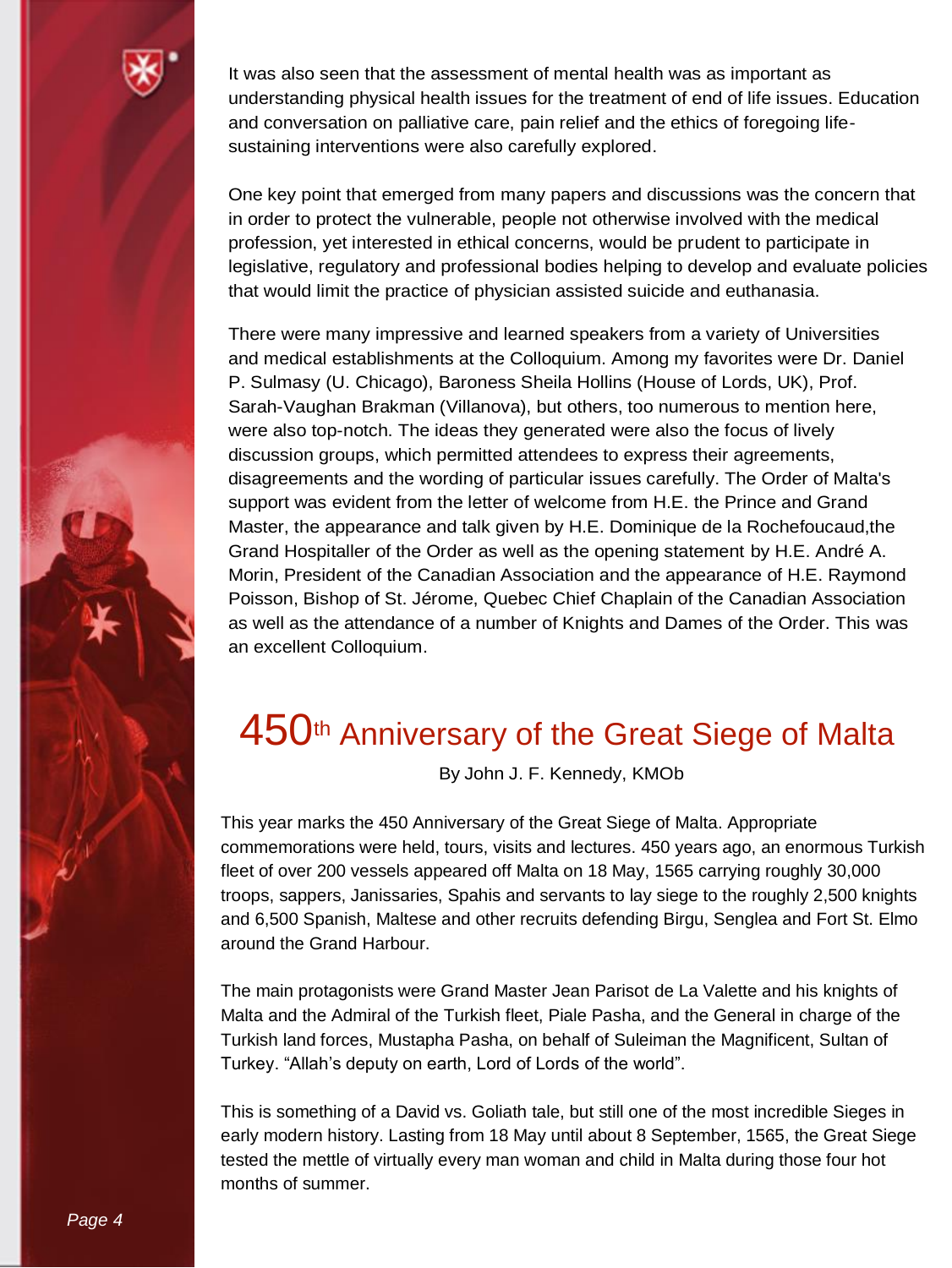What began as a foregone conclusion of Turkish triumph, turned into an extraordinary victory for the Order of Malta. There were many factors, of course, which might explain this upset victory. Dissension between members of the Turkish command at the highest level was one factor that led to the choice of beginning the attack on Fort St. Elmo on 27 May. Its defenses seemed the easiest to conquer. But, a second factor was the determined resistance of the brave knights and to the steely nature of Grand Master de La Valette's "fight to the death" attitude. Fort St. Elmo resisted for about a month until 23 June. Despite the able assistance of Dragut Reis, the relentless, Barbary corsair of Algiers, who directed withering cannon and rifle fire at Ft. St. Elmo, its defenders continued to resist unbelievably, repulsing all attacks.

In the process, thousands of the crème de la crème of the Janissaries, Spahis, Iayalars and Derveshes were killed. So too was Dragut Reis, by shrapnel from a cannon from Ft. St. Angelo. When St. Elmo finally fell on June 23, there was slaughter. All the defenders, wounded or not, except for seven (who were never heard from again) were slaughtered. Their bodies were decapitated and fired by cannon across the harbour into Ft. St. Angelo. Their bodies were nailed to improvised crosses and floated across the harbour. This was the signal for Guerre à l'outrance, no quarter. De La Valette replied by executing Turkish prisoners and firing their heads into the Turkish position on Mount Sciberras. This would be a fight to the death.

A constant bombardment of Ft. St. Michael (Birgu) and Ft. St. Angelo (Senglea) from Corradino Heights then began, as the Turkish forces moved their troops and artillery to invest the Grand Harbour. Regular assaults on the main defenses from late June until early September kept everyone in Birgu and Senglea busy both day and night. Pleas for assistance from the Spanish viceroy of Sicily were not answered, though a small relief force of 600 men (le petit secours) under Melchoir de Robles, a Spanish Knight of Santiago, did successfully arrive and were quickly put into service.

Virtually everyone was wounded, yet no man, woman nor child, knight or ally, wounded or not, was spared in the effort to prevent the Turks from prevailing. La Valette recognized that this was a time when Christians had to fight or die. The Turks too suffered greatly. At times they came so close to capturing Fort St. Michael, only to be called back from their assault because a small detachment of Knights from Medina had attacked at an opportune moment their base camp, where their sick and wounded and their supplies were vulnerable. Again, once in August, the Turks even entered into the walls of the bastion of Castille, only to be driven out by the rallying of the Knights by GM de Valette and the Chevalier de Romegas, both fighting on despite their wounds. Dysentery and malaria began to spread among the Turks. By late August, early September, the threat of being stranded on Malta over the winter also held out fears of lack of supplies for the Turks and yet further major attack from Spanish Sicily. Winter storms are common in the Mediterranean.

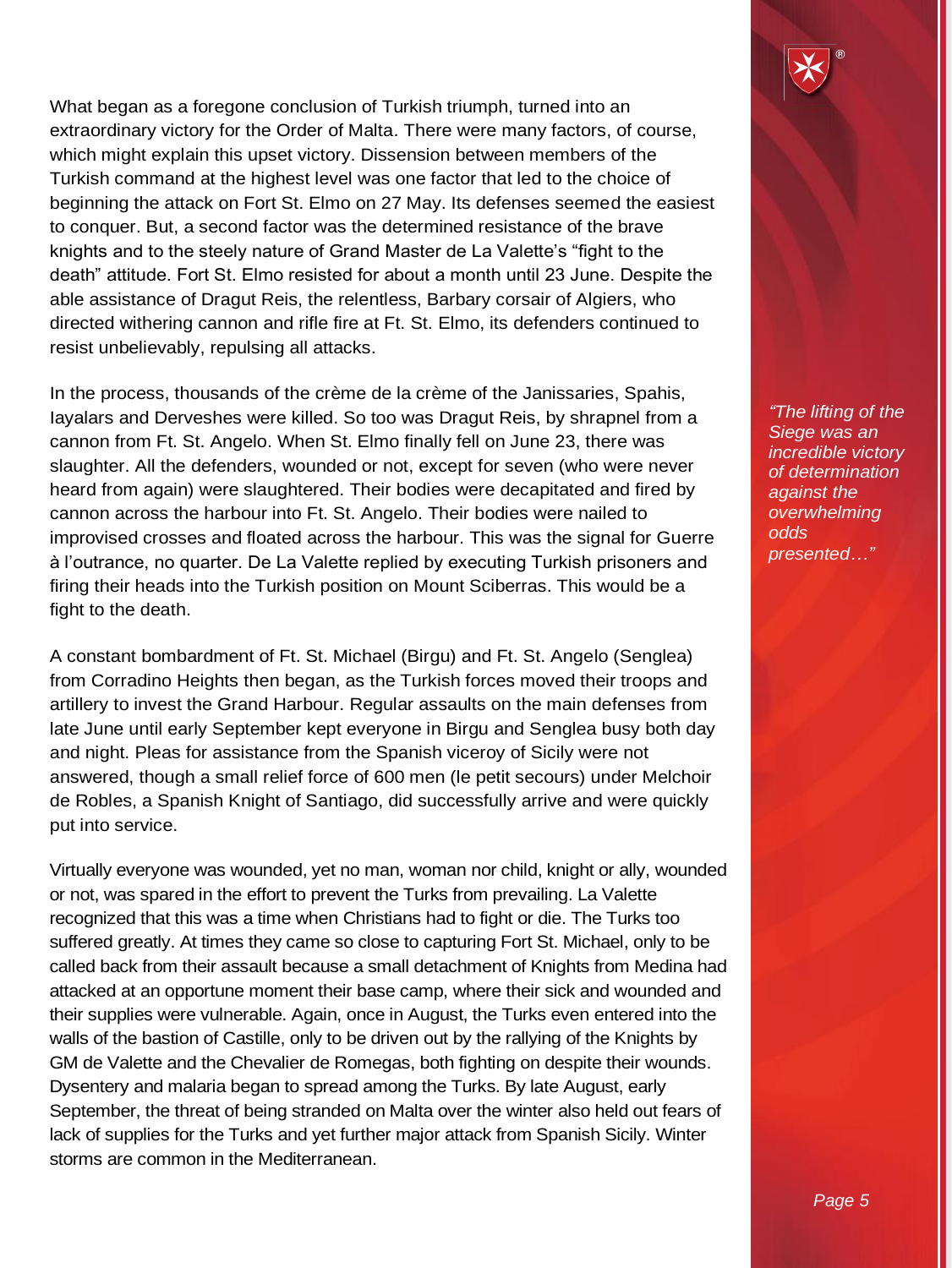*"This great victory frustrated the expansion into the western Mediterranean of Suleiman's grand plan of conquest."*

Finally, in early September, those Knights of Malta, who had assembled in Sicily, from all over Christendom, finally persuaded the Viceroy (Don Garcia de Toledo) to let them venture onto Malta. They landed (le Grand secours) more or less at just that time when Piale Pasha was encouraging Mustapha to end the Siege and set sail for Istanbul before it was too late. Piale rightly feared the destruction of the Turkish fleet, Mustapha's army had been frustrated at virtually every turn. Both feared the wrath of Suleiman if they returned in defeat. Yet, better to return with a fleet and an army in defeat than not return with anything at all.

The attack of the Great Relief force, joined by the besieged knights drove the Turks out finally. The lifting of the Siege was an incredible victory of determination against the overwhelming odds presented on 18 May. GM de La Valette and the Knights buried their dead, gratefully sang the Te Deum and rejoiced. They shortly reclaimed Ft. St. Elmo, which in many ways, had fought so gallantly, that its defence, which cost so many lives, actually won the Siege for the Knights.

This great victory frustrated the expansion into the western Mediterranean of Suleiman's grand plan of conquest. Suleiman died in 1566 besieging in Hungary. Six years later on October 7, 1571, the knights of Malta would again participate in the defeat and destruction of the Turkish fleet by Pope Pius V's Holy League under Don Juan of Austria. That victory's greatness lay not in the destruction of the Turkish fleet per se, which was rebuilt within a year, but rather in the destruction of so many of the Turkish Empire's greatest sea captains. Ships could be rebuilt, but great sailors are not so easily replaced. In a real sense, the Knights of Malta had saved the Mediterranean from becoming a "mare Turcorum".

### President's Message

President, André A. Morin, KMOb

It is with pleasure that I present to you our new strategic plan. Our members were invited to offer comments on the plan during the last General Meeting held in Ottawa in September 2015. So far we have received a very positive response.

I stress that the plan's cornerstone is its spirituality. Let us keep in mind that the Order of Malta is a religious Order. It is faith that sets us apart from non-profit bodies involved with the poor and the sick. We are defined by our spirituality; the source of our commitment to our sisters and brothers the poor and the sick who personify Christ's sufferings. Our engagement is geared to help and to relieve them.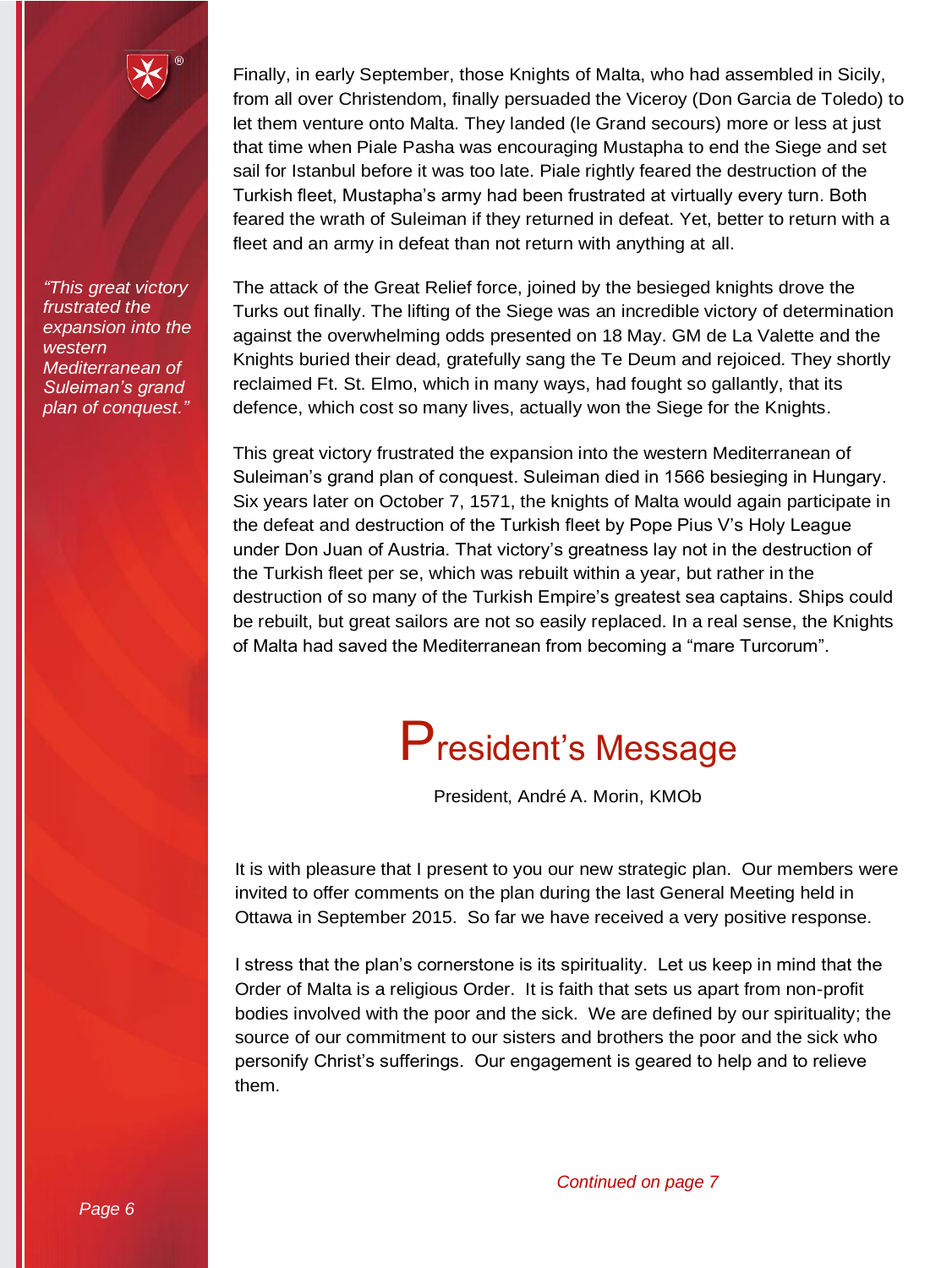I ask all our Chaplains, under the leadership of our Chief Chaplain, to look after the spiritual life of the members of the Order in their respective regions, and I thank them for their on-going dedication. I wish to underline that, in 2016, we will undertake our first national pilgrimage to Lourdes. It is an opportunity to share together this major event in the life of the Order at the service of the sick.

Our second priority is to focus our efforts in the field of bioethics through the IACB (International Association of Catholic Bioethicists). Research and training in this field is of paramount importance in a world where human life is often flouted or abused. We must continue to ask members to come and work with us. With regard to recruitment, my thanks go to the members of the Committee who provide excellent candidates. I thank them for their remarkable work. Recruitment remains a priority.

Ultimately, our regions must keep up their work on behalf of the poor and the sick. At the national level, your Association will continue to support Malteser International, Malteser Americas, the Prison Ministry and the Holy Family Hospital in Bethlehem.

I am very proud of the work accomplished by your Board of Directors in the crafting of this plan. I draw your attention to the fact that the Board has created a committee charged with revising our rules. This Committee will be responsible for modernizing our rules, increase our efficiency and raise its transparency. I will keep you informed of this committee's progress.

I also wish to highlight two very important events in the life of our Association. Last September, our confrère, Dr. Osman Gialloreto, was promoted to the rank of Knight Grand Cross of Magistral Grace for his unstinting work with our Brigades. Last November, our confrère, Dr. Robert Pichette, celebrated more than 40 years as a member of our Association. I want to thank our confrère warmly for his judicious advice and for the excellence of his translations of our documents, which is a hallmark of our Association.

Lastly, I offer to each and every one of you my warmest best wishes for Peace, Health and Happiness on the occasion of Christmas and the New Year.

André A. Morin President

Published by the Canadian Association of the Sovereign Military Hospitaller Order of St. John of Jerusalem, of Rhodes and of Malta.

1247 Kilborn, Ottawa, Ontario K1H 6K9 Tel: 613-731-8897 / Fax 613-731-1312 Email: [smomca@bellnet.ca](mailto:smomca@bellnet.ca)

[www.orderofmaltacanada.org](http://www.orderofmaltacanada.org/)

President: André A. Morin Chief Chaplain: H.E. Bishop Poisson

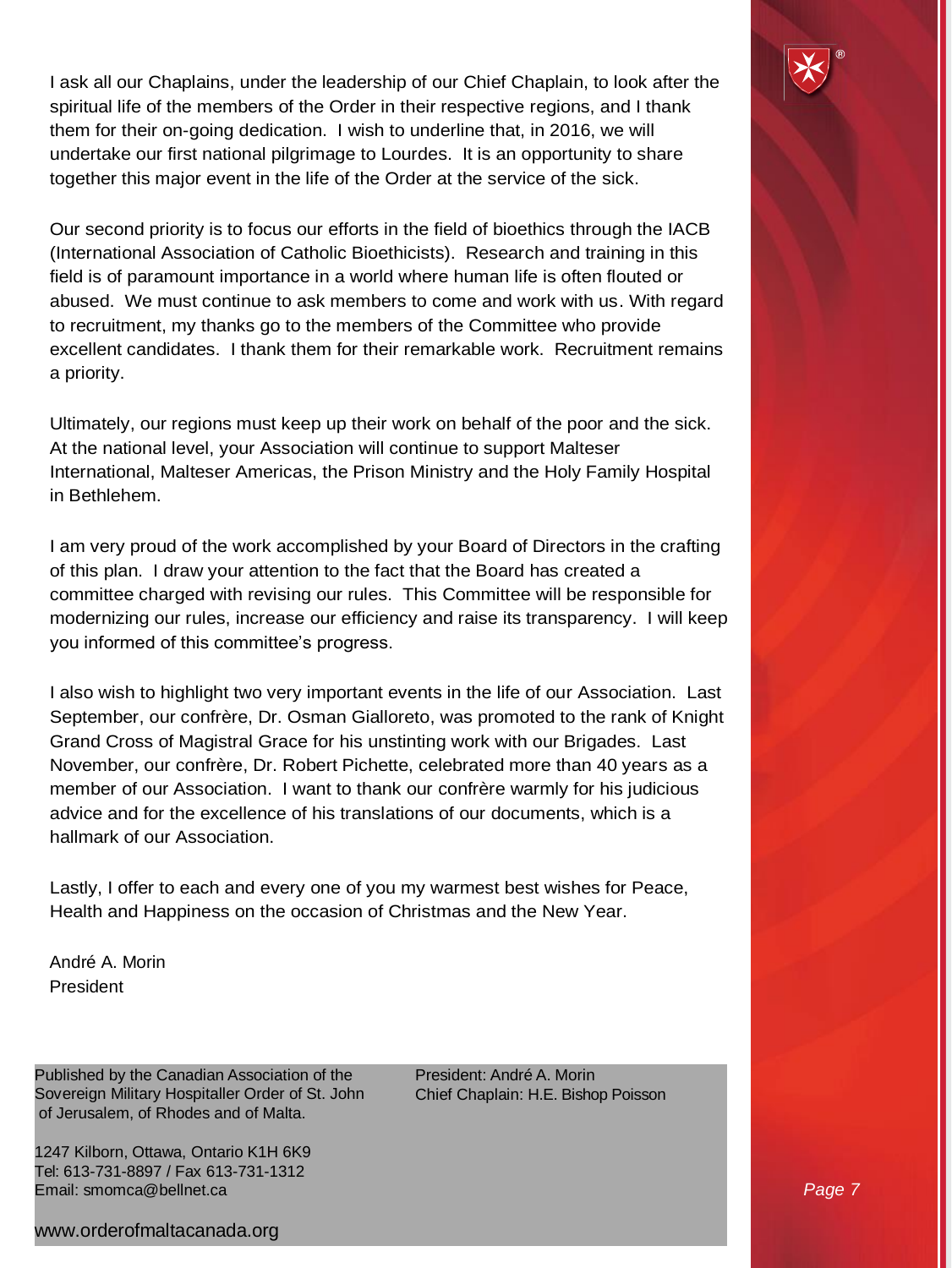*Association canadienne de l'Ordre souverain militaire hospitalier de Saint-Jean de Jérusalem, de Rhodes et de Malte*

#### Bienheureux les miséricordieux

André A. Morin, Président, KMOb

La Bible nous livre cet enseignement de Jésus dans le discours sur les Béatitudes. Le Catéchisme de l'Église catholique au paragraphe 1716, nous rappelle que les Béatitudes sont au coeur de l'enseignement de Jésus. Au paragraphe 1717 « Les béatitudes dépeignent le visage de Jésus-Christ et en décrivent la charité; elles expriment la vocation des fidèles associés à la gloire de sa passion et de sa Résurrection ».

Pour nous, qui sommes membres ou amis de l'Ordre de Malte, les Béatitudes revêtent une signification et une attention toute particulière puisque la Croix blanche a huit pointes que nous portons, symbolise les huit Béatitudes. Dans les Commentaires promulgués par S.E. notre Grand Maître, nous retrouvons un excellent passage sur le sens et l'origine de notre croix, plus spécifiquement à la page 28 « Dans la tradition de l'Ordre, la croix blanche à huit pointes, symbolise les huit Béatitudes. (Mt 5, 3-12). Ce renvoi au discours sur la Montagne (Mt 5, 1-7, 29) invite tous les membres de l'Ordre à suivre cet enseignement du Seigneur comme la Charte de la vie chrétienne et à rechercher cette «justice» nouvelle (Mt 5, 20) que le Christ réclame de ses disciples ».

Le rituel du Code de Rohan réfère spécifiquement aux huit Béatitudes en soulignant que la forme de notre croix signifie les huit Béatitudes que nous recherchons par nos oeuvres dans notre quotidien. Le Pape François, dans sa sagesse et soucieux de l'attention à porter au prochain, signait récemment la Bulle d'indiction de l'Année Sainte de la Miséricorde. Une Année Sainte et une année de grâces pour tous et toutes, une année de prières, une année de bonté, de paix et de miséricorde. Comme le souligne le Saint-Père « Jésus-Christ est le visage de la Miséricorde du Père. Le mystère de la foi chrétienne est là tout entier ». Ce message nous interpelle puisque en tant que membre de l'Ordre, la Miséricorde et les Béatitudes nous habitent dans notre quotidien. Le Saint-Père nous lance une invitation toute particulière dans cette année jubilaire.

| Epístula |  |
|----------|--|



Vol.14 No. 1 December 2015

| Table des matières : |  |
|----------------------|--|
|                      |  |

| Bienheureux les miséric1 |
|--------------------------|
|                          |

| 7e IACB Colloque2 |  |  |  |  |  |  |
|-------------------|--|--|--|--|--|--|
|                   |  |  |  |  |  |  |

*Le 450e anniversaire du Grand Siège de Malte…………….4*

*Mot de Président……………..6*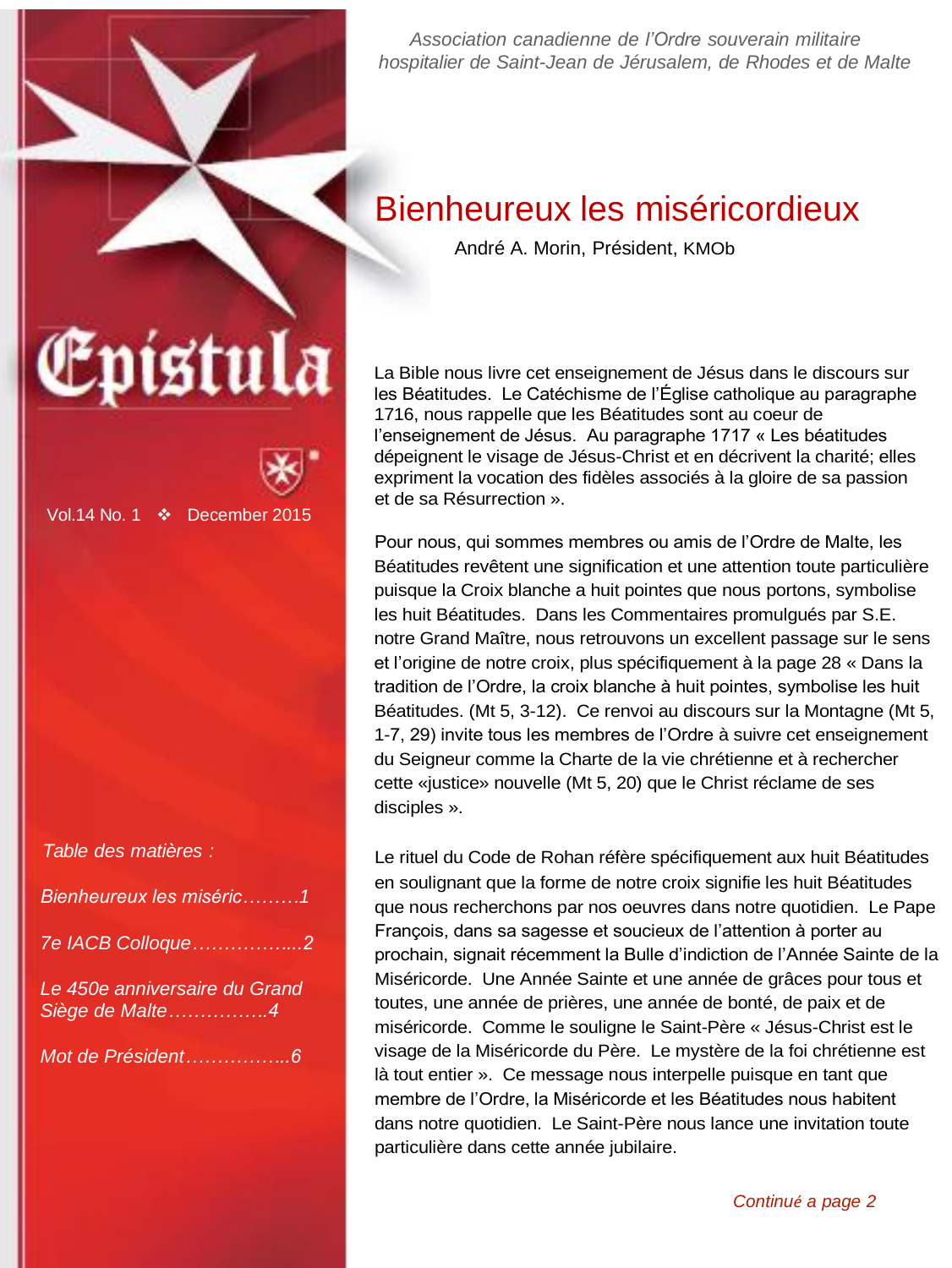

Nous devons toujours contempler le mystère de la Miséricorde car comme le souligne le Saint-Père, la Miséricorde « est source de joie, de sérénité et de paix... La Miséricorde, c'est la loi fondamentale qui habite le coeur de chacun et chacune lorsqu'il jette un regard sincère sur le frère qu'il rencontre sur le chemin de la vie ». Le Saint-Père nous invite à célébrer une Année Sainte qui s'ouvre le 8 décembre 2015, jour de l'Immaculée Conception. C'est une année au cours de laquelle le pape François invite toutes les personnes à entreprendre un pèlerinage et à franchir la Porte sainte dans une église désignée par l'évêque du diocèse.

Un pèlerinage national sous le visage de la Miséricorde nous aidera à continuer notre mission auprès des pauvres et des malades. Comme le souligne le Saint-Père « le pèlerinage est un signe particulier de l'Année Sainte. Il est l'image du chemin que chacun parcourt au long de sa vie. En passant la Porte Sainte, nous nous laisserons embrasser par la Miséricorde de Dieu»

Pendant cette année, j'invite tous les membres de notre Association et nos bénévoles à ouvrir leur coeur à ceux et celles que nous rencontrons, surtout à nos frères et soeurs de notre Association afin de faire grandir notre Association dans le respect et l'accueil de l'autre. Nous devons également d'une façon toute spéciale ouvrir nos coeurs aux pauvres et aux malades. Que cette année jubilaire soit source d'éveil à l'autre, aux autres religions, aux dialogues entre chrétiens, juifs et musulmans. Que cette année soit source de conversion et d'engagement au sein de l'Ordre et de notre Association.

## 7 e IACB Colloque

Par John J. F. Kennedy, KMOb

**Le 7e colloque de l'Association internationale catholique de bioéthique 25 juin — 2 juillet 2015, Manoir d'Youville, Châteauguay, Québec**

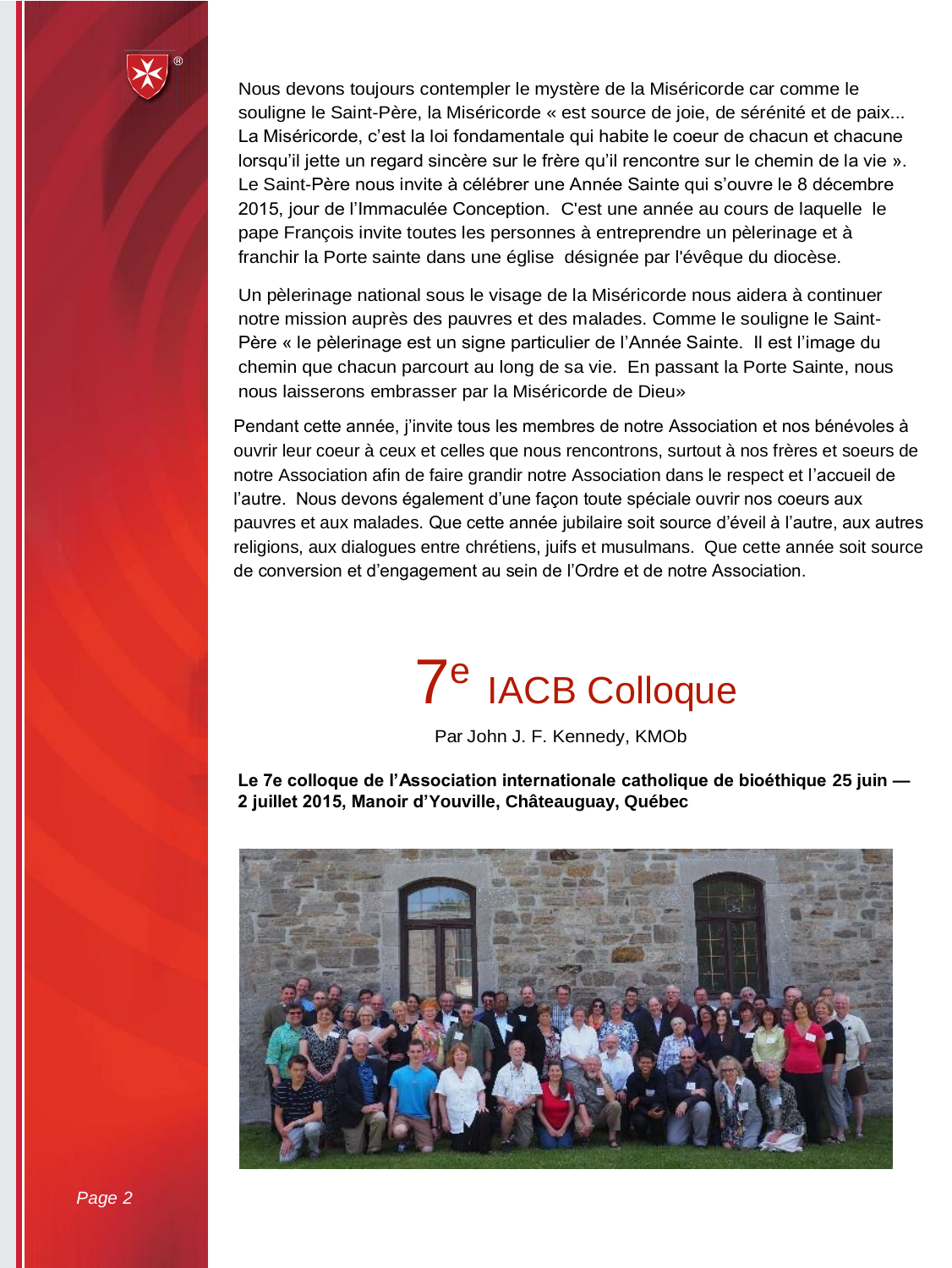Le colloque a attiré un imposant groupe international de bioéthiciens catholiques et de professionnels de la santé mentale provenant de 14 pays, réunis en ce cadre enchanteur qui servait de résidence d'été aux Sœurs de la Charité (Sœurs Grises), située sur une belle île à l'est de Montréal. Organisé par le docteur Bill Sullivan et son équipe de l'IACB, avec l'appui de l'Association canadienne de l'OSMM, le colloque discuta de quelques problèmes urgents d'éthique et de médecine auxquels nous sommes confrontés, ici au Canada, mais également en plusieurs autres nations partout dans le monde. Les messageries Skipe, des entrevues et des conférences ont été données par Jean Vanier, la baronne Sheila Hollins (Chambre des lords, R.- U.), le docteur David A. Jones (R.-U.) soulignant les préoccupations internationales tandis qu'une équipe cinématographique de Salt & Light enregistrait les débats. Les thèmes abordés étaient autant généraux que spécifiques. Le suicide médicalement assisté et l'euthanasie étaient des préoccupations immédiates. Toutefois, des thèmes plus généraux traitaient des principes chrétiens pour les soins de fin de vie et les questions relatives à la santé mentale dans les demandes pour suicide médicalement assisté ont aussi fait l'objet de discussions.



Une imposante liste de conférenciers dynamiques firent des exposés sur un vaste éventail de sujets, particulièrement en ce qui concerne les difficultés soulevées par le suicide médialement assisté et l'euthanasie. Le processus permis une discussion générale par de petits groupes qui en arrivèrent à rédiger une déclaration de consensus cernant un encadrement déontologique basé sur les principes chrétiens de la promotion de la santé mentale et du bien être durant la vie avec

une bonne mort. Ce large consensus privilégie la promotion de la santé mentale tant pour les personnes que pour leurs communautés en fonction du bien commun. Ce genre de santé mentale aide les personnes (et leurs communautés) à faire face à la maladie, aux infirmités, à l'adversité, à la souffrance et à la mort. Le consensus estime que le suicide est une tragédie humaine qui doit être évitée.

Le colloque a souligné l'attention insuffisante portée à la promotion de la santé mentale et les maigres ressources disponibles ce qui fait que, souvent, les vulnérables reçoivent moins d'attention. Une compréhension partagée de la santé mentale, ses causes et les moyens de prévenir les troubles mentaux serait particulièrement utile à la majorité des personnes qui partagent des traditions religieuses ou communautaires (c.-à-d. la majorité de la population mondiale). Une compréhension partagée aiderait à intégrer des aspects psychologiques du comportement humain, ajoutant une dimension morale ou spirituelle pour assister les personnes aux soins de fin de vie. Pareille intégration serait un défi aux considérations plutôt réductionnistes basées uniquement sur une analyse coûts-bénéfices de la promotion de la santé mentale. Elle respecterait aussi l'autonomie des personnes en incorporant des considérations déontologiques, telles que la bienfaisance, la solidarité et la justice sociale. Le colloque a souligné l'attention insuffisante portée à la promotion de la santé mentale et les maigres ressources disponibles ce qui fait que, souvent, les vulnérables reçoivent moins d'attention.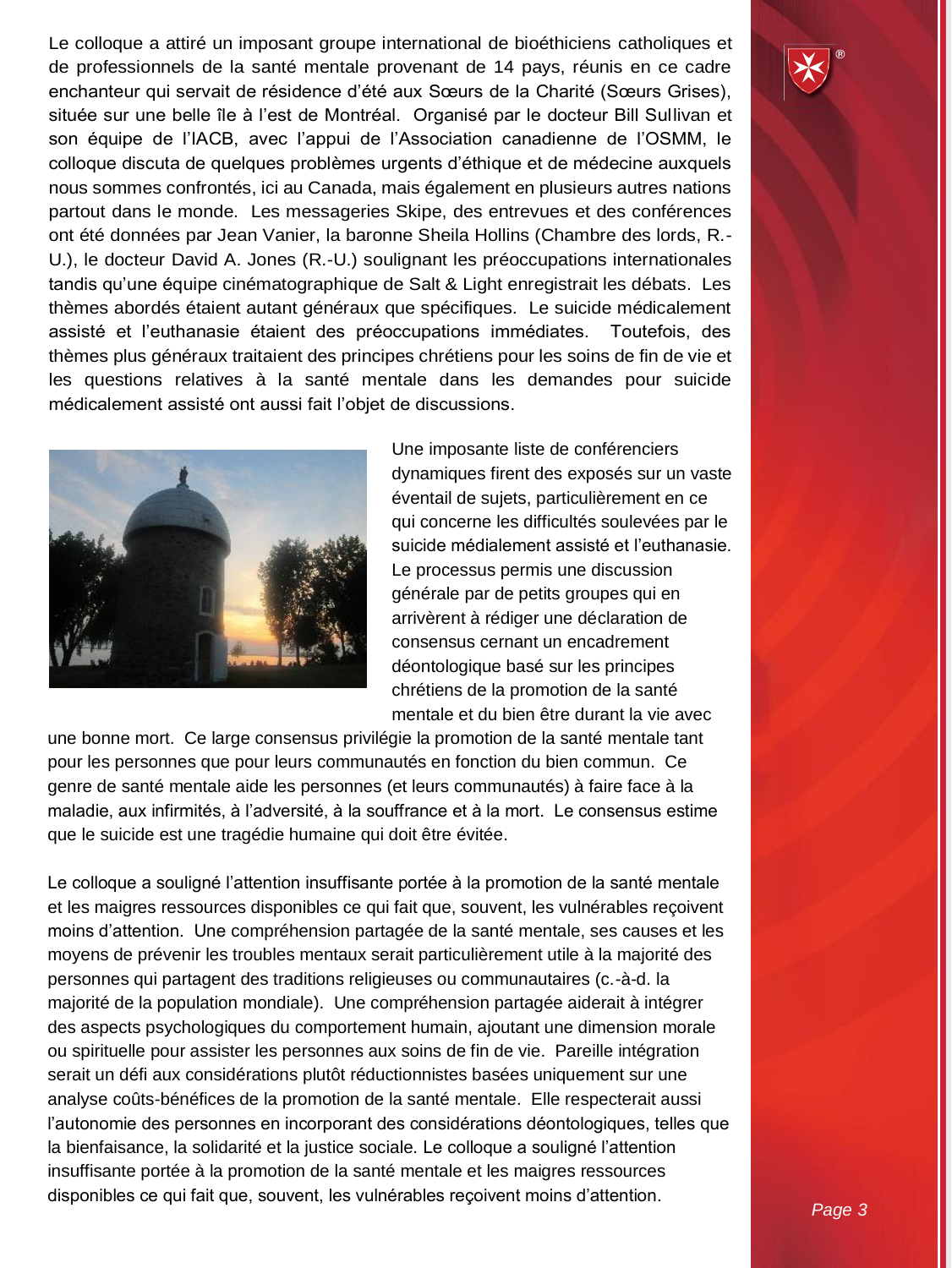

D'autres déclarations émanèrent du consensus se focalisant sur des questions spécifiques comme les paradoxes du suicide médicalement assisté et de l'euthanasie volontaire. Si le but des soins de santé est de soigner, conforter et aider les patients à vivre aussi bien que possible, alors on ne peut logiquement opter de terminer la vie des patients comme but légitime. On a aussi compris que l'évaluation de la santé mentale était aussi importante que la compréhension des questions de la santé pour le traitement des soins de fin de vie. Les questions relatives à l'éducation quant aux soins palliatifs, au soulagement de la douleur et à la déontologie concernant l'absence d'interventions de maintien de la vie ont aussi été étudiées à fond.

L'un des points principaux qui apparut dans plusieurs présentations et discussions était le souci que, en voulant protéger les vulnérables, les gens qui ne sont pas nécessairement impliqués dans la profession médicale, mais qui sont intéressés par les questions d'éthique, devraient être prudents dans leur participation au développement et à l'évaluation de politiques élaborées par des parlements ou des organes réglementaires et professionnels qui limiteraient la pratique du suicide médicalement assisté et de l'euthanasie. De nombreux intervenants impressionnants et savants provenant d'un éventail d'universités et d'établissements médicaux à la fine pointe prirent part au colloque. Parmi mes favoris il y avait le docteur Daniel P. Sulmany (U. Chicago), la baronne Sheila Hollins (Chambre des lords, R.-U.), la professeure Sarah-Vaughan Brakman (Villanova), et beaucoup d'autres, trop nombreux pour être cités ici. Les idées soulevées ont aussi fait l'objet de discussions animées en groupes de discussion où les participants pouvaient exprimer leur accord ou leur désaccord. La rédaction de certaines questions a été réalisée avec soin. L'appui de l'Ordre de Malte était évident par le message de S.A.É, le prince et grand maître, la présence et le discours de S.E. Dominique de La Rochefoucauld, grand hospitalier de l'Ordre, sans oublier le message inaugural de S.E. Maître André A. Morin, président de l'Association canadienne, ainsi que par la présence de S.E. Mgr Raymond Poisson, alors évêque auxiliaire à Saint-Jérôme et chapelain principal de l'Association canadienne, ainsi que par la participation d'un certain nombre de dames et de chevaliers de l'Ordre. Ce fut un excellent colloque.

#### Le 450<sup>e</sup> anniversaire du Grand Siège de Malte

Cette année marque le 400e anniversaire du Grand Siège de Malte. Des commémorations appropriées, des visites des lieux et des conférences ont évoqué cet événement. Il y a 450 ans, une énorme flotte turque composée de plus de 200 navires apparut au large de Malte le 18 mai 1565. À son bord se trouvaient 30000 combattants, des sapeurs, janissaires, spahis et leurs servants pour faire le siège d'environ 2500 chevaliers et de 6500 soldats Espagnols et Maltais ainsi que d'autres recrues qui défendaient Birgu, Senglea et le fort Saint-Elme ainsi que le grand havre.

Les principaux protagonistes étaient le grand maître Jean Parisot de La Valette avec ses chevaliers de Malte, l'amiral de la flotte turque, Piale Pacha au nom de Sulaiman le Magnifique, sultan de Turquie, « Représentant d'Allah sur terre, Page 4 Seigneur des Seigneurs du monde ».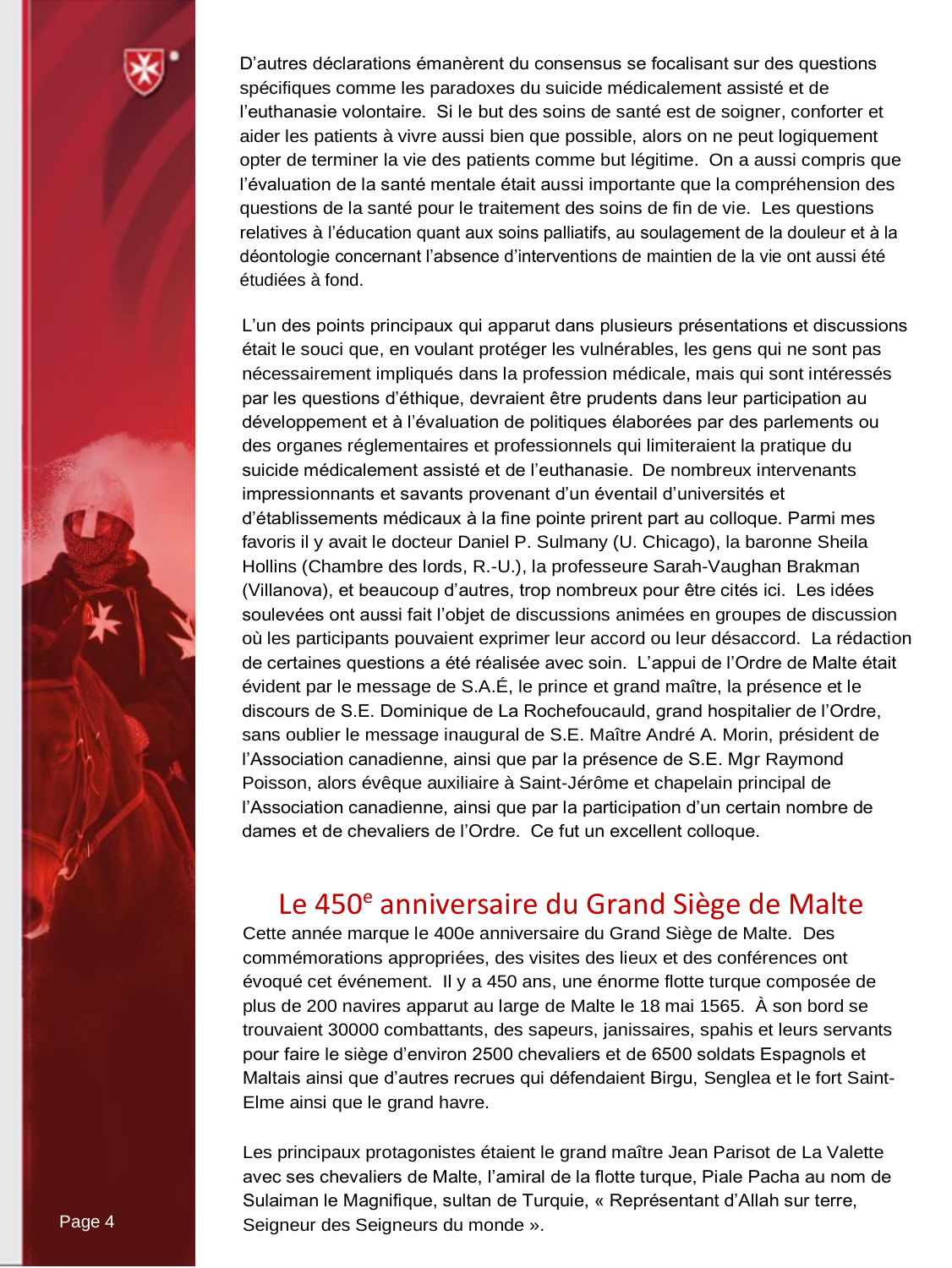Ce fut un événement qui n'est pas sans rappeler le récit du combat entre Daniel et Goliath, mais qui n'en est moins l'un des plus incroyables sièges du début de l'histoire moderne. Le Grand Siège, entre le 18 mai et le 8 septembre 1565, mit à l'épreuve pratiquement chaque homme, femme et enfant à Malte durant ces quatre mois chauds de l'été. Ce qui commença comme un triomphe turc acquis d'avance, se transforma en une extraordinaire victoire pour l'Ordre de Malte. Bien entendu, divers facteurs pourraient expliquer ce revirement de situation. Des dissensions au plus haut niveau entre les membres de l'état major turc est l'un des facteurs qui influença le choix du 27 mai pour le début de l'attaque du fort St-Elme. Ses défenses semblaient faciles à conquérir. Cependant, un autre facteur fut la résistance résolue des braves chevaliers de Malte, sans oublier la détermination à toute épreuve du grand maître La Valette, résolu à une « lutte à mort ».

Le fort St-Elme résista durant environ un mois jusqu'au 23 juin. Malgré l'ardeur de Dragut Reis, l'implacable corsaire barbaresque d'Alger qui commandait le feu nourri des canons et des fusils contre le fort St-Elme, ses défenseurs continuèrent, contre toute attente, à résister et à repousser toutes les attaques.

Les combats coûtèrent la vie à la crème de la crème des janissaires, spahis, iayalars et derviches. Même Dragut Reis fut tué par un éclat d'obus d'un canon du fort St. Angelo. Un massacre suivit la chute du fort St. Elme le 23 juin. Tous les défenseurs, blessés ou non, à l'exception de sept (dont on n'entendit plus jamais parler) furent massacrés. Ils furent décapités et les têtes projetées par des canons au-dessus du havre contre le fort St. Angelo. Les corps furent crucifiés sur des croix improvisées et mises à l'eau dans le havre. Ce fut le signal de la guerre à outrance, sans quartiers. La Valette répliqua en exécutant les prisonniers Turcs, projetant les têtes dans les positions turques sur le mont Sciberras. La guerre sera meurtrière un chevalier de Saint-Jacques, réussi à rejoindre Malte où ils furent promptement mis en service.

Presque tout le monde était blessé, mais aucun homme, aucune femme ou enfant, chevalier ou allié, blessé ou non, ne fut épargné dans l'effort commun pour empêcher les Turcs de triompher. La Valette était conscient qu'il fallait que les chrétiens se battent ou meurent. Les Turcs aussi souffrirent énormément. À plusieurs reprises, ils furent bien près de capturer le fort St. Michel, mais durent renoncer à leur parce qu'un petit détachement de chevaliers provenant de Médine avait attaqué au moment opportun leur camp de base où les trouvaient leurs malades, leurs blessés et leurs provisions. En août, les Turcs parvinrent à pénétrer les murailles du bastion de Castille dont ils furent repoussés par un ralliement de chevaliers commandés par le GM La Valette et le chevalier de Romegas, tous deux combattants en dépit de leurs blessures.

La dysenterie et la malaria commencèrent à se répandre parmi les Turcs. À la fin d'août, début de septembre, surgit la menace d'être bloqué à Malte durant l'hiver, à laquelle s'ajoutait la possibilité d'un manque de ravitaillement par les Turcs ainsi que la possibilité d'une attaque majeure en provenance de la Sicile espagnole. Les tempêtes hivernales sont communes en Méditerranée.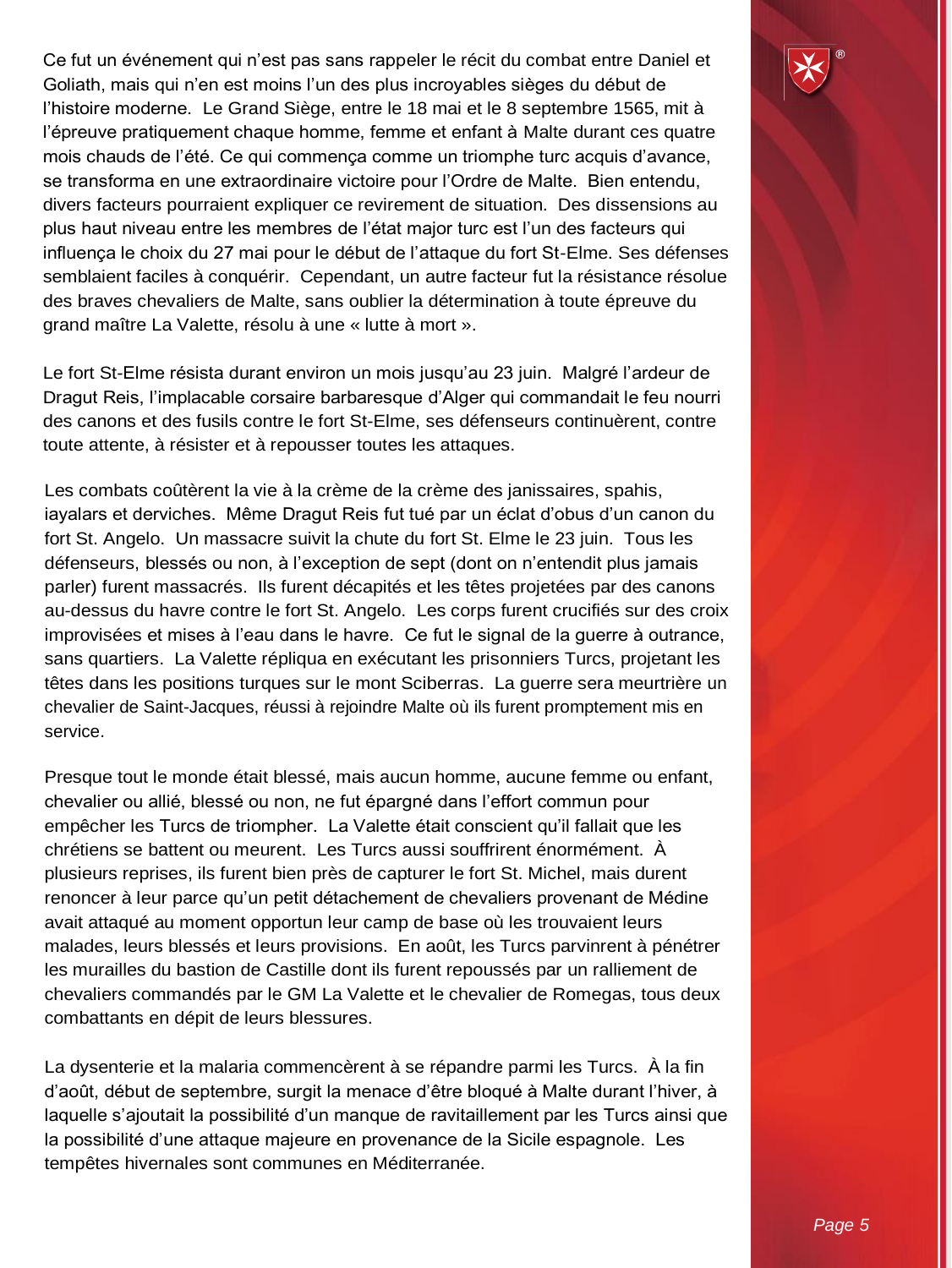

La dysenterie et la malaria commencèrent à se répandre parmi les Turcs. À la fin d'août, début de septembre, surgit la menace d'être bloqué à Malte durant l'hiver, à laquelle s'ajoutait la possibilité d'un manque de ravitaillement par les Turcs ainsi que la possibilité d'une attaque majeure en provenance de la Sicile espagnole. Les tempêtes hivernales sont communes en Méditerranée.

Enfin, au début de septembre, les chevaliers de Malte provenant de toute le chrétienté, rassemblés en Sicile, purent enfin convaincre le vice-roi (Don Garcia de Toledo) de les autoriser à tenter de rejoindre Maltes. Ils (le Grand Secours) débarquèrent plus ou moins au même moment où Piale Pacha encourageait Mustapha à lever le siège et faire voile sur Istanbul avant qu'il ne soit trop tard. Piale redoutait à juste titre la destruction de la flotte turque. L'armée de Mustapha avait été frustrée pratiquement tout le temps. Les deux redoutaient la colère de Sulaiman s'ils retournaient après une défaite. Toutefois, il valait mieux rentrer avec une flotte et une armée vaincue que de rentrer avec rien.

Au bout du compte, l'assaut par les forces de secours, combinées aux chevaliers assiégés évincèrent finalement les Turcs. La levée du siège fut une victoire remarquable de la persévérance contre des possibilités accablantes depuis le 18 maiLe grand maître La Valette et les chevaliers inhumèrent leurs morts et entonnèrent un Te Deum jubilatoire de reconnaissance. Ils récupérèrent le fort St.-Elme, qui avait combattu si courageusement que sa défense, qui avait coûté tant de vies, avait en réalité gagné le siège pour les chevaliers.

Cette grande victoire contraria les plans de conquête et d'expansion de Sulaiman dans l'ouest de la Méditerranée. Sulaiman mourut en 1566 pendant qu'il assiégeait la Hongrie. Six ans plus tard, le 7 octobre 1571, les chevaliers de Malte prenaient part une fois de plus à la défaite et à la destruction d'une flotte turque par la Sainte Ligue du pape Pie V, commandée par Don Juan d'Autriche. La gloire de la victoire ne se trouve pas dans la destruction de la flotte turque en tant que telle — fut reconstruite en une année —, mais plutôt dans l'anéantissement d'un si grand nombre d'éminents capitaines de l'empire turc. Les navires peuvent être reconstruits, mais de grands marins ne se remplacent pas si aisément. Dans un sens concret, les chevaliers de Malte ont empêché la Méditerranée de devenir une « mare Turcorum ».

#### Mot du Président

C'est avec joie que je vous présente notre nouveau plan stratégique. Nous avons invité nos membres à commenter le plan lors de la dernière Assemblée générale tenue à Ottawa en septembre 2015. Nous avons reçu jusqu'à maintenant un accueil et des commentaires très favorables. Je souligne que la pierre angulaire du plan est la spiritualité. En effet, l'Ordre de Malte est un ordre religieux et la foi nous distingue de tout autre organisme sans but lucratif qui oeuvre auprès des pauvres et des malades. Notre spiritualité nous identifie, elle est source d'engagement et nous voyons dans nos frères et soeurs les pauvres et les malades, le visage du Christ souffrant. Notre action Page 6 vise à les aider et les soulager.